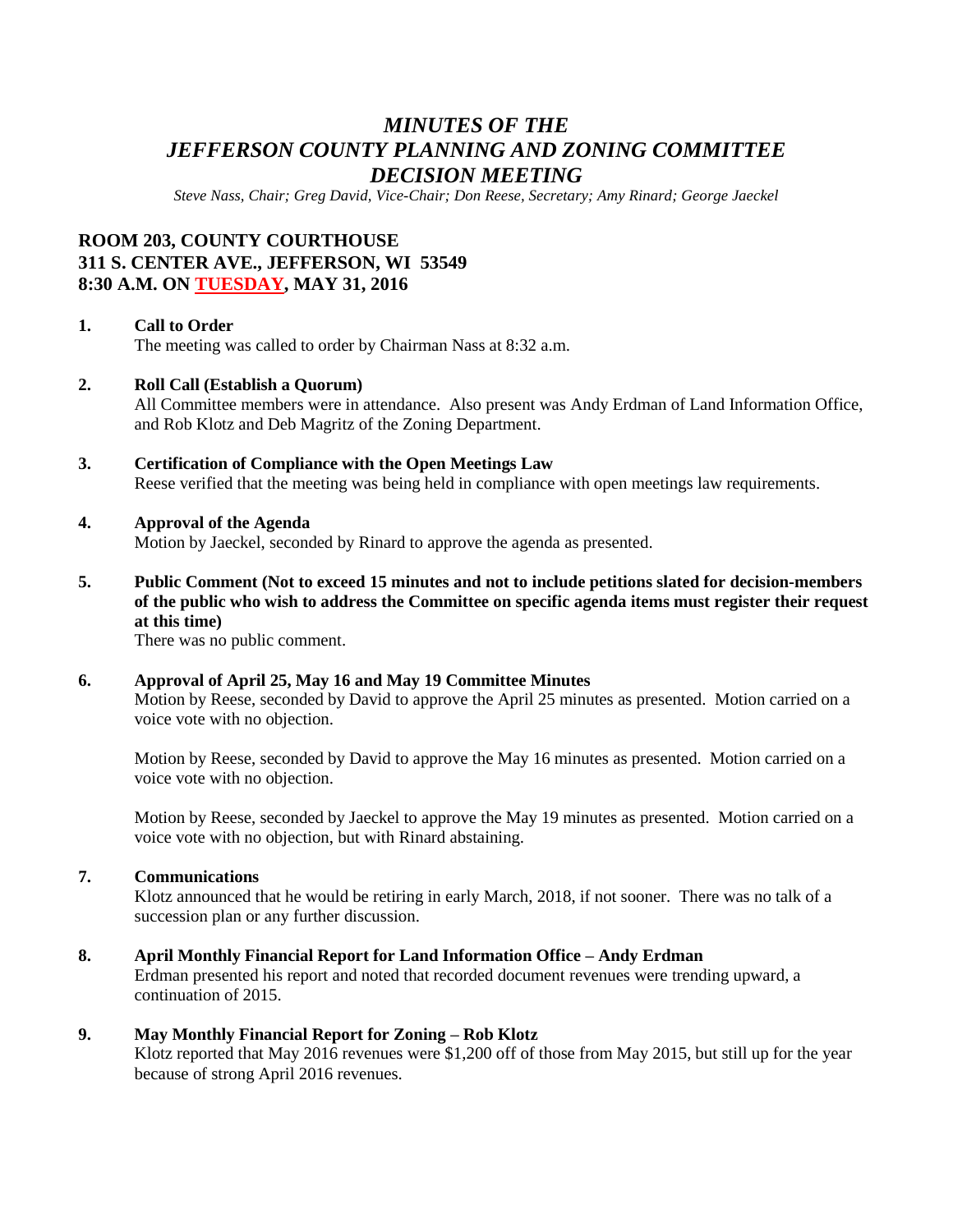**10. Site Inspection Across from W4932 Horseshoe Road in Response to Request by Nick and Buffy Uglow to Replace a Home which was Removed in 1973 at More than 100 Feet from its Original Location. The property is in the Town of Watertown on PIN 032-0814-1311-000.** After having viewed the property during a site inspection and with discussion, a motion was made by Jaeckel, seconded by David to approve the request as per the plan submitted. Motion carried on a voice vote with no objection.

#### *PLEASE SEE INDIVIDUAL FILES FOR A COMPLETE RECORD OF THE FOLLOWING DECISIONS:*

**11. Discussion and Possible Action on Petitions Presented in Public Hearing on May 19, 2016: APPROVED WITH CONDITIONS** R3879A-16 on a motion by Reese, seconded by Jaeckel & CU1875- 16 on a motion by Reese, seconded by David for Edward & Colleen Dionne to sanction the Circle K Campground and allow expansion of up to 100 new sites at W1316 Island Rd in the Town of Palmyra, PINs 024-0516-0941-000 and 024-0516-1944-000. Both motions carried on voice votes with no objection.

**APPROVED WITH CONDITIONS** R3880A-16 on a motion by Reese, seconded by Rinard for James Masters/R&H Masters Trust Property to rezone 1.3 acres of PIN 010-0515-0343-001 owned by the R & H Masters Trust to add it to the existing A-3 zone at **W3622 Lower Hebron Rd** owned by James & Kerrie Masters. The property is in the Town of Hebron. Motion carried on a voice vote with no objection.

**APPROVED WITH CONDITIONS** R3881A-16 on a motion by Reese, seconded by David for Lorraine Millette/Gerard & Lorraine Millette Trust property to create a 5-acre farm consolidation lot around the home at **W3728 State Road 106** in the Town of Hebron from part of PIN 010-0615-3344-000. Motion carried on a voice vote with no objection.

**APPROVED WITH CONDITIONS** R3882A-16 on a motion by David, seconded by Jaeckel for Lawrence Geoghegan to create a 1.59-acre farm consolidation lot around the home at **N7550 County Road D,** Town of Watertown on PIN 032-0815-3514- 000 (40 Acres). Motion carried on a voice vote with no objection.

**APPROVED WITH CONDITIONS** R3883A-16 on a motion by Nass, seconded by Reese for Scott & Teresa Gimler/Richard G & Joann Gimler Trust Property to create a 1.16-acre residential building site from part of PIN 032-0815-1324-000 (41.19 Acres) near **N8728 River Road** in the Town of Watertown. Motion carried on a voice vote with no objection.

**APPROVED WITH CONDITIONS** R3884A-16 on a motion by Reese, seconded by Jaeckel for Steven Mode/Laurie Forseth property to rezone 2.79 acres for a new residential building site on the south side of Koch Road, across from **W3018 Koch Road** in the Town of Hebron, on PIN 010-0515-1112-000 (12 Acres). Motion carried on a voice vote with no objection.

**APPROVED WITH CONDITIONS** R3885A-16 on a motion by Nass, seconded by David and R3886A-16 on a motion by Nass, seconded by David for Steven Mode/Laurie Forseth Property to create an A-3, Rural Residential lot of 3 acres around the home at **W3018 Koch Rd** and a new 1.88-acre residential building site adjacent to it on **Ehlert Road**. Create two Natural Resource zones between the Bark River and those A-3 lots, one of 2 acres and one of 2.61 acres. These requests are all from PIN 010-0515-1112- 000 (12 Acres) in the Town of Hebron. Both motions carried on voice votes with no objections.

**APPROVED WITH CONDITIONS** R3887A-16 on a motion by David, seconded by Rinard & R3888A-16 on a motion by Reese, seconded by David for Kory Sukow to rezone approximately 0.39 acre of PIN 008-0715-1644-004 (8.21 Acre) to A-3 to add it to an adjoining A-3 zoned lot at **N6111 Coffee Road**. Rezone the balance of PIN 008-0715-1644-004, approximately 7.82 acres to Natural Resources. The site is in the Town of Farmington. Both motions carried on voice votes with no objection.